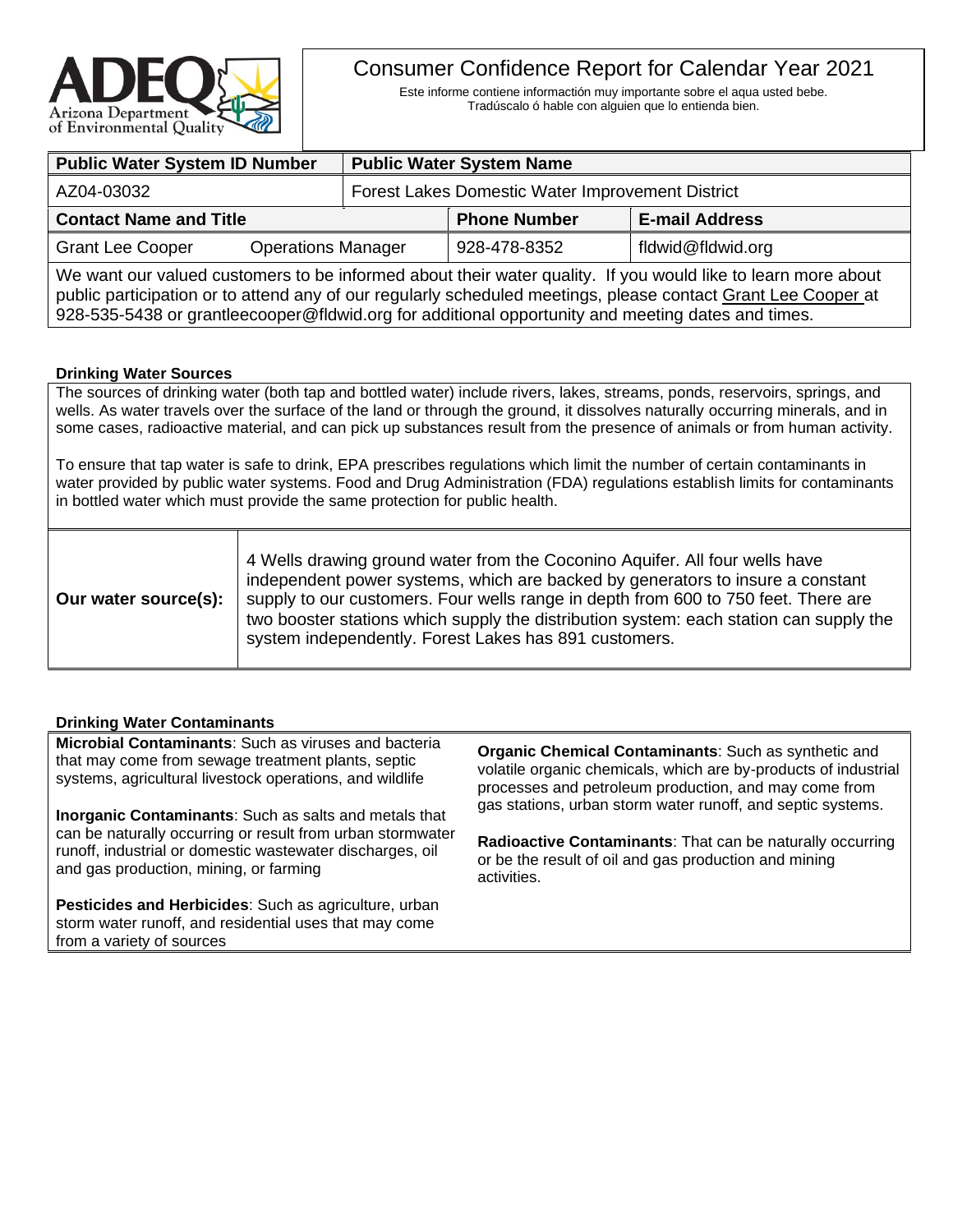#### **Vulnerable Population**

Drinking water, including bottled water, may reasonably be expected to contain at least small amounts of some contaminants. The presence of contaminants does not necessarily indicate that water poses a health risk. Some people may be more vulnerable to contaminants in drinking water than the general population.

Immuno-compromised persons such as persons with cancer undergoing chemotherapy, persons who have undergone organ transplants, people with HIV-AIDS or other immune system disorders, some elderly, and infants can be particularly at risk from infections. These people should seek advice about drinking water from their health care providers.

For more information about contaminants and potential health effects, or to receive a copy of the U.S. Environmental Protection Agency (EPA) and the U.S. Centers for Disease Control (CDC) guidelines on appropriate means to lessen the risk of infection by *Cryptosporidium* and microbiological contaminants call the EPA *Safe Drinking Water Hotline* at 1-800-426-4791.

#### **Source Water Assessment**

• IF SWA REPORT INDICATES YOUR SUSCEPTIBILITY IS LOW RISK: Based on the information currently available on the hydrogeologic settings of and the adjacent land uses that are in the specified proximity of the drinking water source(s) of this public water system, the department has given a low-risk designation for the degree to which this public water system drinking water source(s) are protected. A low-risk designation indicates that most source water protection measures are either already implemented, or the hydrogeology is such that the source water protection measures will have little impact on protection.

Further source water assessment documentation can be obtained by contacting ADEQ.

#### **Definitions**

**Treatment Technique (TT)**: A required process intended to reduce the level of a contaminant in drinking water

**Level 1 Assessment**: A study of the water system to identify potential problems and determine (if possible) why total coliform bacteria was present

**Level 2 Assessment**: A very detailed study of the water system to identify potential problems and determine (if possible) why an *E. coli* MCL violation has occurred and/or why total coliform bacteria was present

**Action Level (AL)**: The concentration of a contaminant which, if exceeded, triggers treatment, or other requirements

**Maximum Contaminant Level (MCL)**: The highest level of a contaminant that is allowed in drinking water

**Maximum Contaminant Level Goal MCLG)**: The level of a contaminant in drinking water below which there is no known or expected risk to health

**Maximum Residual Disinfectant Level (MRDL)**: The level of disinfectant added for water treatment that may not be exceeded at the consumer's tap

**Maximum Residual Disinfectant Level Goal (MRDLG)**: The level of disinfectant added for treatment at which no known or anticipated adverse effect on health of persons would occur

**Minimum Reporting Limit (MRL)**: The smallest measured concentration of a substance that can be reliably measured by a given analytical method

**Millirems per year (MREM)**: A measure of radiation absorbed by the body

**Not Applicable (NA)**: Sampling was not completed by regulation or was not required

**Not Detected (ND or <):** Not detectable at reporting limit

**Nephelometric Turbidity Units (NTU)**: A measure of water clarity

**Million fibers per liter (MFL)**

**Picocuries per liter (pCi/L)**: Measure of the radioactivity in water

ppm  $x 1000 =$  ppb

**ppm**: Parts per million or Milligrams per liter (mg/L)

**ppb**: Parts per billion or Micrograms per liter (µg/L)

**ppt**: Parts per trillion or Nanograms per liter (ng/L)

**ppq**: Parts per quadrillion or Picograms per liter (pg/L)  $ppb \times 1000 = ppt$ ppt  $x 1000 = ppq$ 

#### **Lead Informational Statement:**

Lead, in drinking water, is primarily from materials and components associated with service lines and home plumbing. If present, elevated levels of lead can cause serious health problems, especially for pregnant women and young children. **Forest Lakes Domestic Water Improvement District** is responsible for providing high quality drinking water but cannot control the variety of materials used in plumbing components. When your water has been sitting for several hours, you can minimize the potential for lead exposure by flushing your tap for 30 seconds to 2 minutes before using water for drinking or cooking. Information on lead in drinking water, testing methods, and steps you can take to minimize exposure is available from the Safe Drinking Water Hotline or at [www.epa.gov/safewater/lead.](http://www.epa.gov/safewater/lead)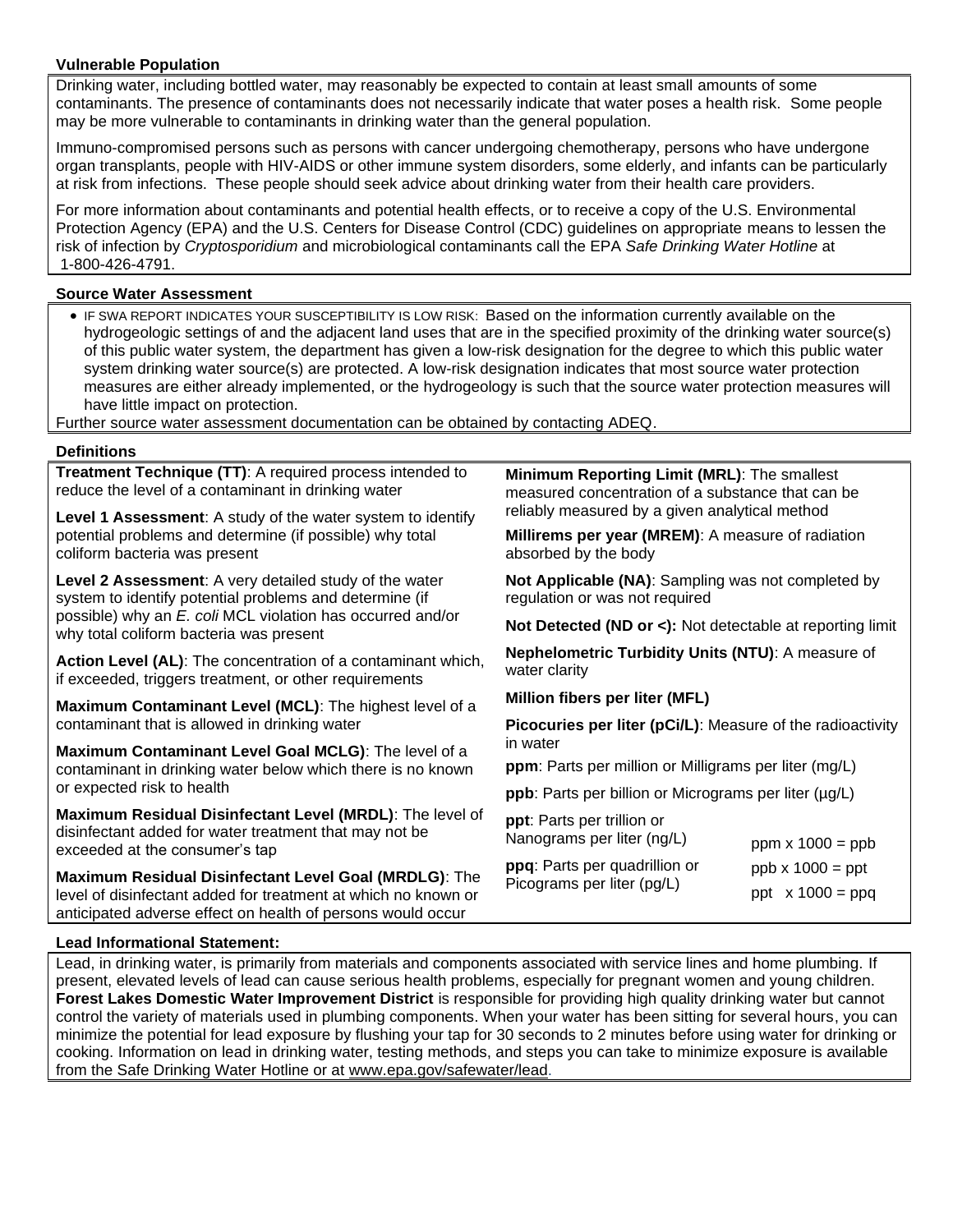| <b>Microbiological (RTCR)</b>                                                                                                                                                                                                                                                                                                                                                                                                                                                                                                                                                                                                                                                                                                                                                                                                                                                                                                                                                                                                                                                              | <b>TT</b><br>Violation<br>Y or N         | Number of<br><b>Positive</b><br><b>Samples</b>                                                 | <b>Positive</b><br>Sample(s)<br>Month & Year        | <b>MCL</b>     | <b>MCLG</b> | <b>Likely Source of Contamination</b> |                                                                                                                                       |
|--------------------------------------------------------------------------------------------------------------------------------------------------------------------------------------------------------------------------------------------------------------------------------------------------------------------------------------------------------------------------------------------------------------------------------------------------------------------------------------------------------------------------------------------------------------------------------------------------------------------------------------------------------------------------------------------------------------------------------------------------------------------------------------------------------------------------------------------------------------------------------------------------------------------------------------------------------------------------------------------------------------------------------------------------------------------------------------------|------------------------------------------|------------------------------------------------------------------------------------------------|-----------------------------------------------------|----------------|-------------|---------------------------------------|---------------------------------------------------------------------------------------------------------------------------------------|
| E. Coli                                                                                                                                                                                                                                                                                                                                                                                                                                                                                                                                                                                                                                                                                                                                                                                                                                                                                                                                                                                                                                                                                    | No.                                      | No Sample had<br>a Positive Result                                                             | Monthly                                             | 0              | $\Omega$    |                                       | Human and animal fecal waste                                                                                                          |
| <b>Fecal Indicator</b><br>(coliphage, enterococci and/or E Coli)                                                                                                                                                                                                                                                                                                                                                                                                                                                                                                                                                                                                                                                                                                                                                                                                                                                                                                                                                                                                                           | No                                       | No Sample had<br>a positive Result                                                             | Monthly                                             | 0              | 0           | Human and animal fecal waste          |                                                                                                                                       |
| <sup>1</sup> Total organic carbon (TOC) has no health effects. However, total organic carbon provides a medium for the formation of disinfection byproducts.<br>These byproducts include trihalomethanes (THM) and haloacetic acids (HAA). Drinking water containing these byproducts more than the MCL may lead<br>to adverse health effects, liver, or kidney problems, or nervous system effects, and may lead to an increased risk of getting cancer.<br><sup>2</sup> Turbidity is a measure of the cloudiness of water and is an indication of the effectiveness of our filtration system. We monitor it because it is a good<br>indicator of the quality of water. High turbidity can hinder the effectiveness of disinfectants. Turbidity has no health effects. However, turbidity can interfere<br>with disinfection and provide a medium for microbial growth. Turbidity may indicate the presence of disease-causing organisms. These organisms include<br>bacteria, viruses, and parasites that can cause symptoms such as nausea, cramps, diarrhea, and associated headaches. |                                          |                                                                                                |                                                     |                |             |                                       |                                                                                                                                       |
| <b>Lead &amp; Copper</b>                                                                                                                                                                                                                                                                                                                                                                                                                                                                                                                                                                                                                                                                                                                                                                                                                                                                                                                                                                                                                                                                   | <b>MCL</b><br><b>Violation</b><br>Y or N | 90 <sup>th</sup> Percentile                                                                    | Number of<br><b>Samples</b><br><b>Exceeds AL</b>    | <b>AL</b>      | <b>ALG</b>  | Sample<br>Month<br>& Year             | <b>Likely Source of</b><br>Contamination                                                                                              |
| Copper (ppm)                                                                                                                                                                                                                                                                                                                                                                                                                                                                                                                                                                                                                                                                                                                                                                                                                                                                                                                                                                                                                                                                               | N                                        | 0.11                                                                                           | $\mathbf 0$                                         | 1.3            | 1.3         | 09/2020                               | Corrosion of household<br>plumbing systems; erosion of<br>natural deposits                                                            |
| Lead (ppb)                                                                                                                                                                                                                                                                                                                                                                                                                                                                                                                                                                                                                                                                                                                                                                                                                                                                                                                                                                                                                                                                                 | N                                        | 2.4                                                                                            | $\mathbf 0$                                         | 15             | 15          | 09/2020                               | Corrosion of household<br>plumbing systems; erosion of<br>natural deposits                                                            |
| <b>Radionuclides</b>                                                                                                                                                                                                                                                                                                                                                                                                                                                                                                                                                                                                                                                                                                                                                                                                                                                                                                                                                                                                                                                                       | <b>MCL</b><br><b>Violation</b><br>Y or N | Running<br><b>Annual Average</b><br>(RAA) OR<br><b>Highest Level</b><br><b>Detected</b>        | Range of All<br><b>Samples</b><br>(Low-High)        | <b>MCL</b>     | <b>MCLG</b> | <b>Sample</b><br>Month<br>& Year      | <b>Likely Source of</b><br>Contamination                                                                                              |
| Alpha Emitters (pCi/L)<br>Snow Well<br>P.O. Well                                                                                                                                                                                                                                                                                                                                                                                                                                                                                                                                                                                                                                                                                                                                                                                                                                                                                                                                                                                                                                           | N                                        | 1.3                                                                                            | 1.3                                                 | 15             | 0           | 09/2020                               | Erosion of natural deposits                                                                                                           |
| Inorganic Chemicals (IOCs)                                                                                                                                                                                                                                                                                                                                                                                                                                                                                                                                                                                                                                                                                                                                                                                                                                                                                                                                                                                                                                                                 | <b>MCL</b><br><b>Violation</b><br>Y or N | <b>Running</b><br><b>Annual Average</b><br>(RAA) OR<br><b>Highest Level</b><br><b>Detected</b> | Range of All<br><b>Samples</b><br>(Low-High)        | <b>MCL</b>     | <b>MCLG</b> | <b>Sample</b><br>Month<br>& Year      | <b>Likely Source of</b><br>Contamination                                                                                              |
| Arsenic <sup>1</sup> (ppb)                                                                                                                                                                                                                                                                                                                                                                                                                                                                                                                                                                                                                                                                                                                                                                                                                                                                                                                                                                                                                                                                 | N                                        | 7.7                                                                                            | $0 - 7.6$                                           | 10             | 0           | 2021                                  | Erosion of natural deposits,<br>runoff from orchards, runoff<br>from glass and electronics<br>production wastes                       |
| Barium (ppm)                                                                                                                                                                                                                                                                                                                                                                                                                                                                                                                                                                                                                                                                                                                                                                                                                                                                                                                                                                                                                                                                               | N                                        | 0.034                                                                                          | $0.027 - 0.034$                                     | $\overline{2}$ | 2           | 2021                                  | Discharge of drilling wastes;<br>discharge from metal<br>refineries; Erosion of natural<br>deposits                                   |
| Chromium (ppb)                                                                                                                                                                                                                                                                                                                                                                                                                                                                                                                                                                                                                                                                                                                                                                                                                                                                                                                                                                                                                                                                             | N                                        | 1.9                                                                                            | $0 - 1.9$                                           | 100            | 100         | 2021                                  | Discharge from steel and<br>pulp mills; Erosion of natural<br>deposits                                                                |
| Fluoride (ppm)                                                                                                                                                                                                                                                                                                                                                                                                                                                                                                                                                                                                                                                                                                                                                                                                                                                                                                                                                                                                                                                                             | ${\sf N}$                                | 0.083                                                                                          | $0.067 - 0.083$                                     | 4              | 4           | 2021                                  | Erosion of natural deposits;<br>water additive which<br>promotes strong teeth;<br>discharge from fertilizer and<br>aluminum factories |
| Nitrate (ppm)                                                                                                                                                                                                                                                                                                                                                                                                                                                                                                                                                                                                                                                                                                                                                                                                                                                                                                                                                                                                                                                                              | N                                        | 0.19                                                                                           | $0 - 0.19$                                          | 10             | 10          | 2021                                  | Runoff from fertilizer use;<br>leaching from septic tanks,<br>sewage; erosion of natural<br>deposits                                  |
| Sodium (ppm)                                                                                                                                                                                                                                                                                                                                                                                                                                                                                                                                                                                                                                                                                                                                                                                                                                                                                                                                                                                                                                                                               | $\mathsf{N}$                             | 1.6                                                                                            | N/A                                                 | N/A            | N/A         | 11/2019                               | Erosion of natural deposits                                                                                                           |
| <b>Volatile Organic Chemicals</b><br>(VOCs)                                                                                                                                                                                                                                                                                                                                                                                                                                                                                                                                                                                                                                                                                                                                                                                                                                                                                                                                                                                                                                                | <b>MCL</b><br><b>Violation</b><br>Y or N | Running<br><b>Annual Average</b><br>(RAA) OR<br><b>Highest Level</b><br><b>Detected</b>        | <b>Range of All</b><br><b>Samples</b><br>(Low-High) | <b>MCL</b>     | <b>MCLG</b> | Sample<br><b>Month</b><br>& Year      | <b>Likely Source of</b><br>Contamination                                                                                              |
| Ethylbenzene (ppb)                                                                                                                                                                                                                                                                                                                                                                                                                                                                                                                                                                                                                                                                                                                                                                                                                                                                                                                                                                                                                                                                         | N                                        | 1                                                                                              | $0 - 1$                                             | 700            | 700         | 2021                                  | Discharge from petroleum<br>refineries                                                                                                |

**<sup>1</sup> Arsenic** is a mineral known to cause cancer in humans at high concentration and is linked to other health effects, such as skin damage and circulatory problems. If arsenic is less than or equal to the MCL, your drinking water meets EPA's standards. EPA's standard balances the current understanding of arsenic's possible health effects against the costs of removing arsenic from drinking water and continues to research the health effects of low levels of arsenic.

**<sup>2</sup> Nitrate** in drinking water at levels above 10 ppm is a health risk for infants of less than six months of age. High nitrate levels in drinking water can cause "blue baby syndrome." Nitrate levels may rise quickly for short periods of time because of rainfall or agricultural activity. If you are caring for an infant, and detected nitrate levels are above 5 ppm, you should ask advice from your health care provider.